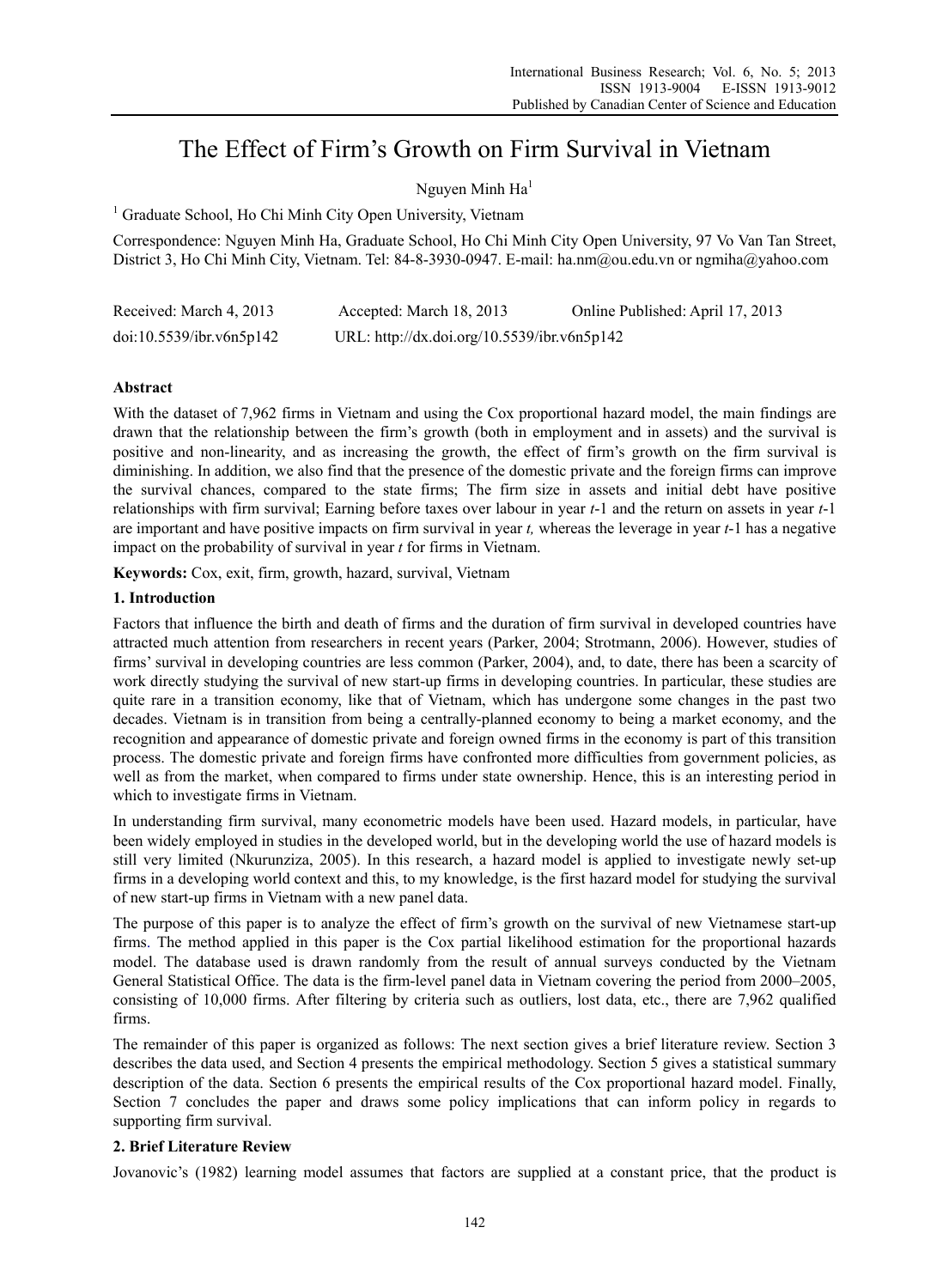homogeneous, and that the time-path of the demand for the product is deterministic and known. Firms and potential firms know the entire equilibrium price sequence and rely upon it to make decisions of entry, production, and exit. The number of firms in the industry is infinite; each firm is very small to affect the price. The path of output prices is a deterministic and self-fulfilling equilibrium. Various firms have different and random costs, and the distribution of true costs for all firms is known to each firm, but no firm is sure of its own true cost. Each firm has its own belief about its true costs level when entering the market, and, as each period passes, based on previous outcomes and possibilities, each firm updates its beliefs about its true costs. Some firms are more efficient than others at all levels of output.

The firm's growth will influence the failure rate; namely, failure rates should be a decreasing function of firm growth and firm size. In other words, growth decreases average costs and increases efficiency, thus improving the likelihood of survival. The positive relationship of firm growth and survival is found empirically by other studies, such as those by Mata Portugal and Guimaraes (1995), Audretsch (1995), McPherson (1995), Fotopoulos and Louri (2000a and 2000b), Mata and Portugal (2002), and Persson (2004). Therefore, the first hypothesis is *that firm's growth has a positive effect on firm survival or negative effect on hazard rate of firms (Hypothesis 1).*

Jovanovic's (1982) model also shows that the output is decreasing in  $x$  ( $x<sub>i</sub>$  is the information received prior to *t*) and  $x_{t+1} = x_t(1 + u_t)$ , where  $u_t$  is error terms and has a mean of zero.  $x_t/x_{t+1}$  is convexity; thus, for mature firms that survive for a long time,  $x_t$  converges to a constant. This means that the variance of  $u_t$  declines as the firm becomes more nature; younger firms have more variability in their growth rates and grow faster than the older firms. Hence, the smaller firms should have higher and more variable growth rates, and they are more likely to fail. As Evans (1987a and 1987b) and Dunne, Roberts and Samuelson (1989) illustrate, firm growth declines at a diminishing rate to firm size. These imply that when the firm becomes larger, its growth declines; thus, the effect of growth on firm survival diminishes over time.

This is in accordance with some theories and models of firm growth. The theory of firm growth reported by Penrose (1959) is that the firm's growth rate changes with an increase in its size, and there is a maximum growth rate for the firm under the given circumstances. After reaching a maximum point, the growth rate tends to diminish because growth is restricted by the firm's productive opportunity. The productive opportunity is limited to the extent to which the firm realizes that high growth will not be efficient, or the extent to which it does not see opportunities for expansion. Spence's (1979) model states that, in the growing stage of the evolutionary process, after reaching the optimal penetration of the market, the firm will grow at a lower rate. In Nelson and Winter's (1978) model, when the firm has reached a certain size, it becomes larger and will restrain its growth to avoid a decrease in price and an average growth rate that first increases and then flattens out, or declines, with firm size. Thus, we can hypothesize on the effect of growth on survival over time that *As growth increases, the positive effect of growth on survival diminishes (Hypothesis 2).* 

Based on Jovanovic's (1982) learning model, two hypotheses above are outlined in this paper. To test hypothesis 1, growth is measured by the proportionate change in employment and assets, and the coefficients of growth in the hazard model are expected to be negative (i.e. they are positive to the survival). For hypothesis 2, variables of growth are squared, and it is estimated that their coefficients in the hazard model have positive signs, meaning that the impact of growth on survival deceases as growth increases. Hence, non-linearity exists between growth and firm survival.

Firm survival is affected not only by growth, but also by other factors. In this research, other factors that affect firm survival are considered, including: differences in types of firms, differences in the economic sector, initial founding conditions, productivity, profitability, and leverage. Productivity, profitability, and leverage are analysed in the previous period (year *t*-1) to affect the probability of survival in the current year (year *t*). Therefore, in addition to the hypotheses of growth's effect on firm survival, we also give hypotheses concerning the effects of other determinants on firm survival, as follows: There are significantly different survival rates among different types of firms (or different ownerships); Firms operating in different economic sectors have different survival rates; Firms with larger scales at start-up time have longer lifetimes; Firms able to gain access to initial funds have more likelihood of survival; Capital intensity has a positive effect on firm survival; Firms with higher productivity are able to stay in the market longer; The higher profitability (higher ROS and ROA) firms have, the longer they survive; After entering the market, firms with higher debt are more likely to fail.

All of the above hypotheses will be tested by empirical study in this paper in order to determine the effects of firm's growth and other determinants on firm survival in Vietnam.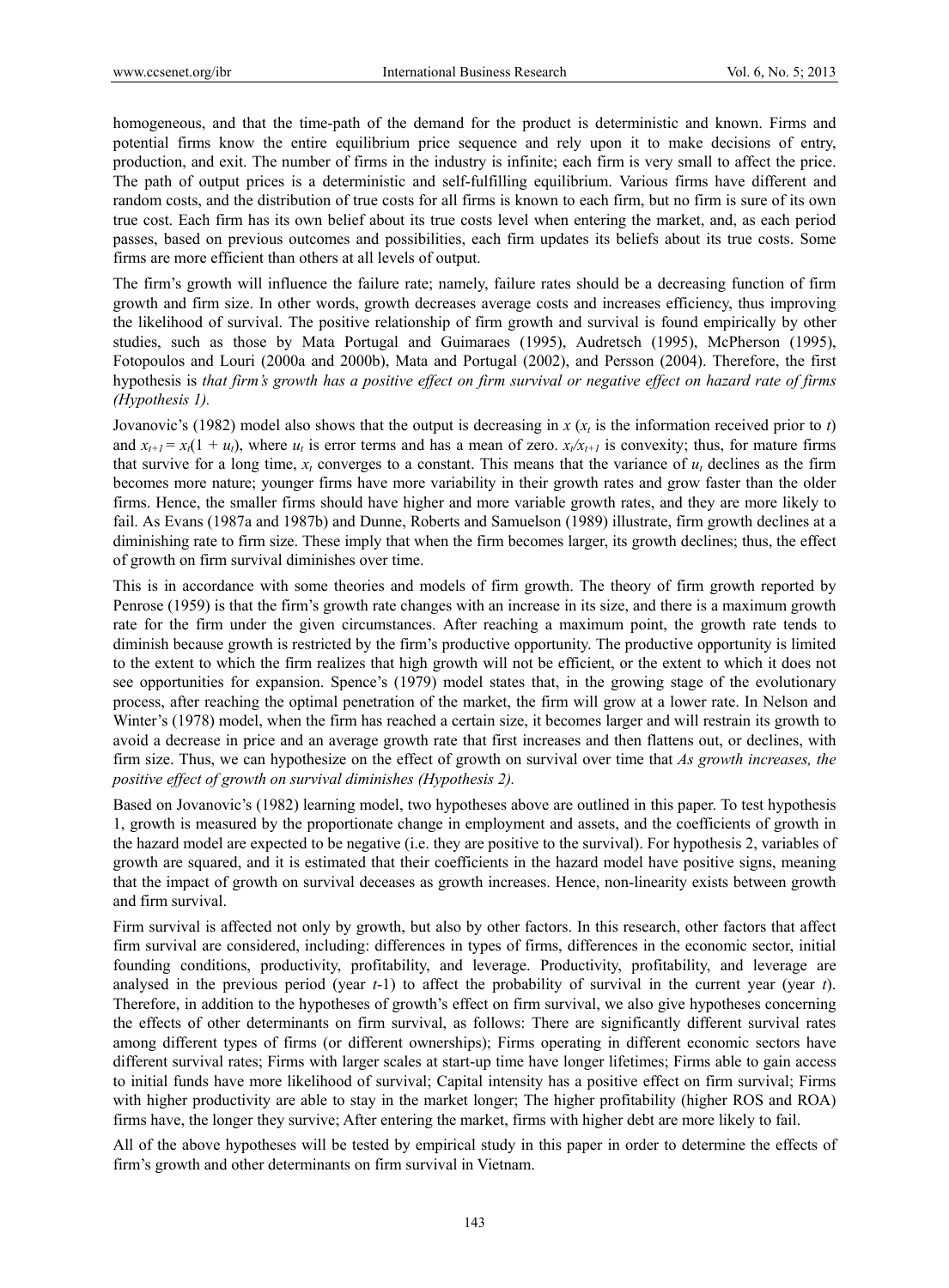#### **3. Data of Study**

The main data for my paper is from the firm-level database, which is the result of surveys conducted annually by the Vietnam General Statistical Office. Such data from Vietnamese firms is currently available from the years 2000 to 2005.

Vietnam is a developing country with a transition economy where the information system is very weak and, in particular, information about firms is very rare. Thus, at present, this data is the only source in Vietnam which provides longitudinal data in order to analyze the post-entry performance and duration of new firms. It is this new data set concerning firms that can monitor firms throughout several years in Vietnam.

Some definitions need to be distinguished in the data: i) The database has many records (many firms), and each firm identified is established by the Vietnamese Laws of Enterprises with its own tax code. This does not include household firms (this kind of household firm is not provided a tax code) because the tax code is a basis for monitoring the firm over the years. ii) Firms defined as 'entry' firms appear first in the database. For firms that start up before the year 2000, the year of 'entry' and the year of 'start-up' are different. This is the case for firms established prior to 2000 and their start-up times are known. For firms that were set up from the year 2000 and beyond, the year of 'entry and the year of 'start-up' are the same. iii) Firms defined by 'death,' 'exit,' or 'failure' in the market disappear from the database and never return. iv) The year is used as the unit of discrete time, and each time unit (one year) is viewed as a trial.

The criteria for filtering the data are below: (i) Firms that disappear and reappear in the database are dropped from the sample. This phenomenon may be explained by losing information about the firm or by the firm's halting operation for some various reasons. (ii) Alternatively, some firms are dropped when they are identified as entering at year *t*, but there is no information about them at year *t*. It may be that these firms were set up in the months at the end of the calendar year, and they began to operate at the beginning of the next year; thus no information about them is available for the start-up year. (iii) Alternatively, some firms are also deleted from the dataset when their information is lost in any particular year. This may be caused by a loss of information in collecting or inputting data.

Firms are drawn randomly from the total database, making the sample for this study a random one. The number of subjects for this research is 10,000 firms. After filtering unqualified firms according to the above criteria, the total number of subjects is 7,962 firms, which enter the sample from 2000–2005. All firms are monitored until 2005.

In the dataset, each time unit is a year and the time is considered discrete time. Each firm has many observations and each observation is corresponds to each time that a firm is at risk of failure. Thus, for each firm, there are as many data rows (each row is for an observation) as there are time intervals at the risk of the event occurring for each firm. Corresponding to each time (each observation) are both time invariant covariates and time-varying covariates. Hence, the dataset for this research is an unbalanced panel data with both time-invariant covariates and time-variant covariates. These characteristics are accounted for data when estimates.

## **4. Empirical Methodology**

The firm's survival time is modeled (Note 1) as a realization of a positive continuous random variable *T*. The probability that a firm goes out of operation within a time interval  $[t, t + \Delta t]$ , conditional on survival until time  $t$ , can be written as  $Pr(t \leq T \leq t + \Delta t | T \geq t)$ , where the conditioning event that  $T \geq t$  is just the event that the firm is still surviving at *t*.

The random variable *T* has a cumulative distribution function  $F(t)$ , and for all points which  $F(t)$  may be differentiated with probability density function  $f(t) = F'(t)$ , that is:

$$
F(t) = \Pr(T \le t) = \int_{0}^{t} f(s) ds \tag{1}
$$

The probability that a firm survives until time *t* is given by the survivor function:

$$
S(t) = 1 - F(t) = \Pr(T \ge t) \tag{2}
$$

The hazard rate expresses the limit of the probability of failure in a short time interval  $\Delta t$  conditional on surviving until  $t$  and conditional on a vector of covariates  $X_i$  (may include both time variant and time invariant variables). The hazard function  $\lambda(t; X_i)$  is given as:

$$
\lambda(t; \mathbf{X} \mathbf{i}) = \frac{\lim_{\Delta t \to 0} \frac{\Pr(t \leq T < t + \Delta t | T \geq t, \mathbf{X} \mathbf{i})}{\Delta t}} \tag{3}
$$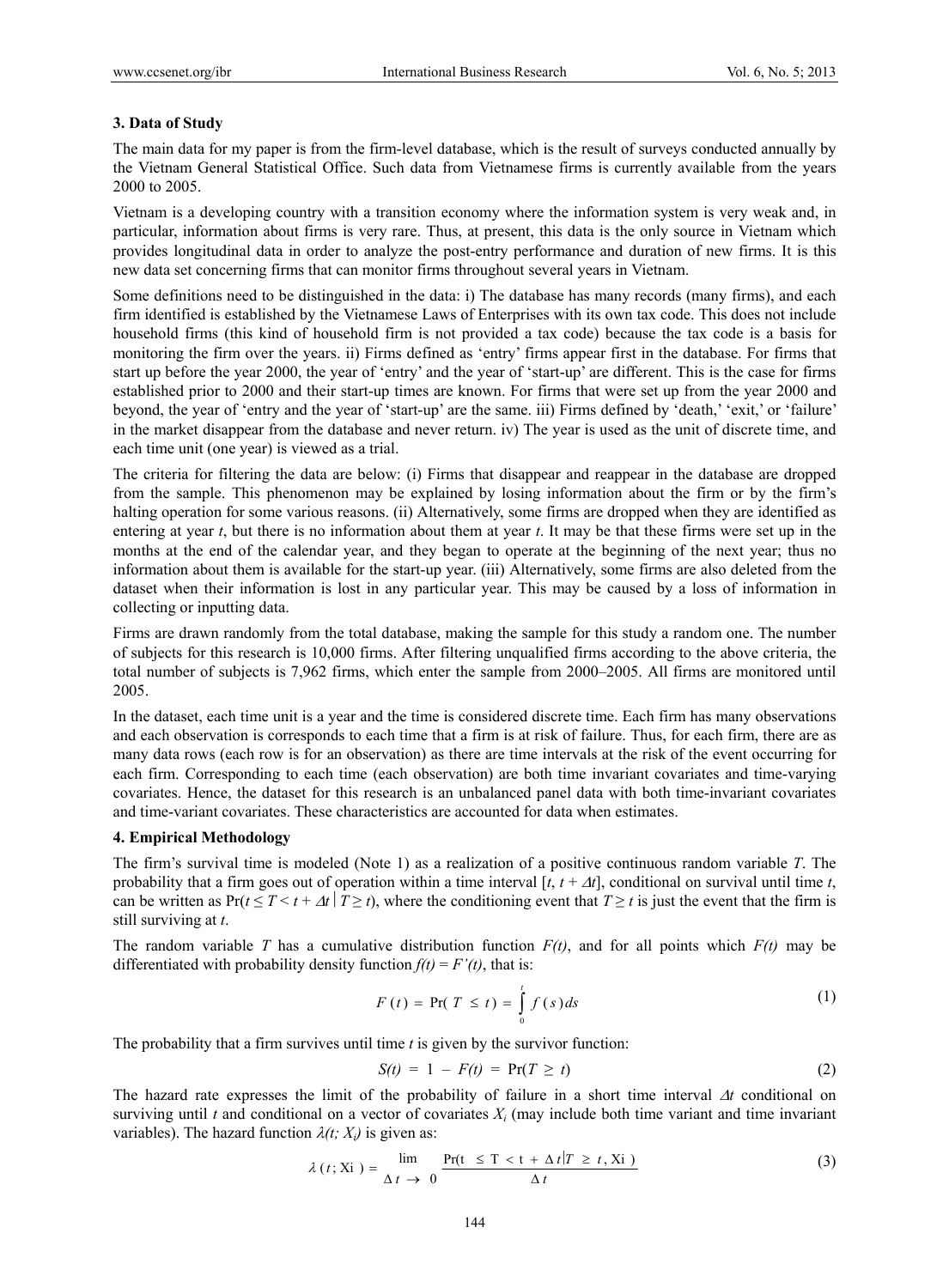A proportional hazard model is given by

$$
\lambda(t, X_i) = \lambda_o(t) \, \exp(X_i \beta) \tag{4}
$$

The model is known as a proportional hazard model because the covariate and time dependency can be written in separable form, in which the baseline hazard  $\lambda_n(t)$  is common to all, and the effect of covariate  $X_i$  is a separable (proportional) one that either speeds up or slows down the process of ending the spell.

If a sample of *n* completed spells is available, and each individual's spell is independent of the others, the likelihood function is the joint probability distribution of the sample as a function of parameters given by

$$
L(\theta) = \prod_{i=1}^{n} f(t_i \theta)
$$
 (5)

where  $\theta = (\lambda, p)$  and  $f(t_i\theta)$  is the parametric density of a duration of length *t* implied by the assumed form for the hazard function.

According to Cox (1972 and 1975), the Cox proportional hazard method is used to estimate the slope coefficient in  $\beta$  in the proportional hazard model, without specifying the pattern of the baseline hazard function  $\lambda_o(t)$ , by using the method of partial likelihood. The method of partial likelihood works in term of the time-ordering of events, whereas the maximum-likelihood concentrates on across firms (spells). This estimate is sometimes called a semi-parametric one because it attempts to synthesize the parametric and nonparametric approaches. The effect of the explanatory variables on survival is represented parametrically, but no specific form is assumed for the distribution of survival times.

Each sub-sample, its hazard  $\lambda_i(t)$  is assumed to be a certain proportion of the baseline hazard, and this proportionality is a function of covariates:

$$
\lambda(t, X_i) = \lambda_o(t) e^{(X_i \beta)} \tag{6}
$$

Now, consider a data set of spells,  $t_1$ ,  $t_2$ ,  $\ldots$ ,  $t_n$ , arranged in order of length from shortest to longest. The conditional probability that Observation 1 fails at duration *t1*, given that any of the *n* observations could have failed at  $t_1$ , is

$$
\frac{\lambda(t_1, X_1)}{\sum_{i=1}^n \lambda(t_1, X_i)} = \frac{\lambda_o(t_1) \varphi(X_1 \beta)}{\sum_{i=1}^n \lambda_o(t_1) \varphi(X_i \beta)} = \frac{\varphi(X_1 \beta)}{\sum_{i=1}^n \varphi(X_i \beta)}
$$
(7)

The baseline hazard function  $\lambda_o(t)$  is common to all sub-samples and is not influenced by any explanatory variables. The effect of covariate  $X_i$  is a separable (proportional) one that either speeds up or slows down the process of ending the spell.

The same is true for observation '*j*', the likelihood contribution is given by

$$
\frac{\varphi(X_j \beta)}{\sum_{k=j}^n \varphi(X_k \beta)}
$$
\n(8)

Thus, the log-likelihood function (Cox, 1972 and 1975) is given by

$$
\ln L(\beta) = \sum_{i=1}^{n} \{ \ln \varphi(X_i \beta) - \ln[\sum_{j=i}^{n} \varphi(X_j \beta)] \}
$$
\n(9)

In the Cox proportional hazard regressions, there no assumptions are made about the shape of the baseline hazard rate. Estimates of the baseline survivor function in the Cox regression are empirical, without reference to any theoretical distribution.

The partial likelihood method can be applied to a random sample of spell with censoring observations, and it ties failure times as follows: Censoring can be handled in the partial likelihood estimation. A firm whose spell is censored between duration  $t_i$  and  $t_{i+1}$  is included in the summation in the denominator of the contribution to the partial likelihood of ordered and uncensored observations 1 through *i* (the denominator of the contribution to partial likelihood corresponding to observations that fail before its censoring point). However, it is not included in the summation in the denominator of observations that fail after its censoring point. Hence, censored spells do not enter the numerator of a likelihood function term.

Applying this model requires that survival time is a continuous variable and that the firms can be ordered exactly with respect to their failure time, meaning that there are no tied survival times (a tie means that two or more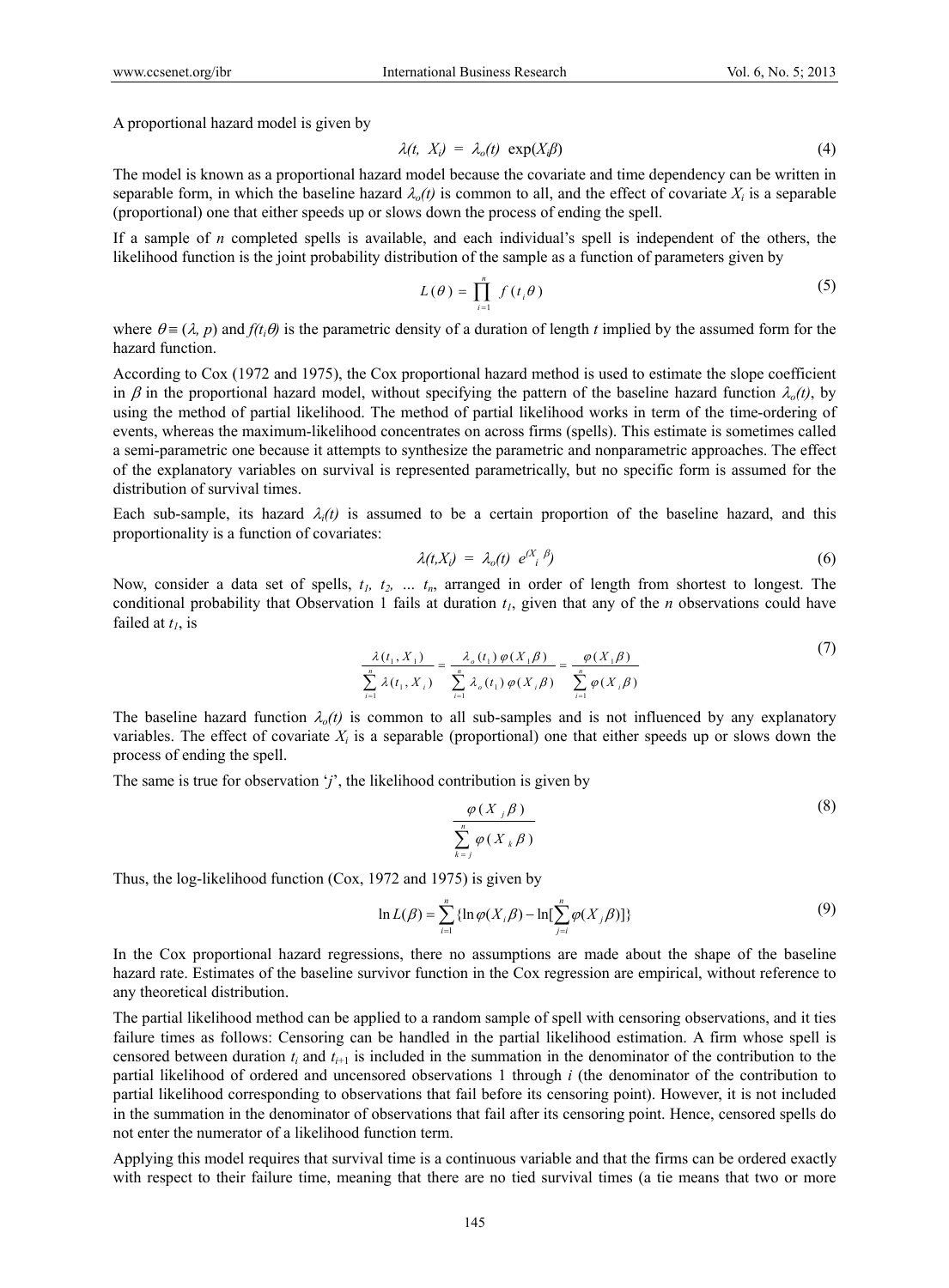observations exit at the same observed time). The data for this study is based on annual surveys, so the observed failure times are discrete variables (tied events occur in the survival data). The tie failures are solved as follows: Assuming that there are four firms in the risk pool in which Firms 1 and 2 both exit at time *t*. If we know that Firm 2 exits after Firm 1 (and assuming that then Firm 3 leaves and next to depart is Firm 4), the contribution to partial likelihood (*PL*) would be

$$
PL(1) = \frac{\exp(X_1 \beta)}{\exp(X_1 \beta) + \exp(X_2 \beta) + \exp(X_3 \beta) + \exp(X_4 \beta)}
$$
(10)

and

$$
PL(2) = \frac{\exp(X_2 \beta)}{\exp(X_2 \beta) + \exp(X_3 \beta) + \exp(X_4 \beta)}
$$
(11)

Whereas if Firm 2 had really exited first, followed by Firm 1, the contribution to partial likelihood would be

$$
PL(2) = \frac{\exp(X_2 \beta)}{\exp(X_1 \beta) + \exp(X_2 \beta) + \exp(X_3 \beta) + \exp(X_4 \beta)}
$$
(12)

and

$$
PL(1) = \frac{\exp(X_1 \beta)}{\exp(X_1 \beta) + \exp(X_3 \beta) + \exp(X_4 \beta)}
$$
(13)

However, in practice, both Firms 1 and 2 exit at the same time, and we do not know which one exits first; thus, the only problem is caused by the second denominator. That is how to calculate the risk pool for the second firm and in which order to deal the two firms are at issue.

There are different ways to handle the tied failures. These include the Breslow method, the Efron method, the exact marginal method, and the exact partial method. At present, in this study, the Breslow and Efron methods are used to handle the tied failures in the calculation of the Cox partial likelihood as follows.

*First method: The method of Breslow (1974)*: Because the order of firms' exit is not known, ties can be handled by using the same denominator for each of the tied exits. In other words, this method assumes that Firms 1 and 2 exit at time *t*, both use the same denominator as the sum of all the  $\exp(X_i\beta)$ :  $\exp(X_i\beta) + \exp(X_2\beta) + \exp(X_3\beta)$  $\exp(X_4\beta)$  for all the tied exits. The calculation in this method is quick. However, the main disadvantage of this method is that in the case of many ties in the data, the method will not be very good because the risk pools have many observations.

*Second method: The method of Efron (1977)*: Either Firm 1 or Firm 2 could exit first. The first exit takes the first risk pool as a sum of all the  $exp(X_i\beta)$ :  $exp(X_i\beta) + exp(X_2\beta) + exp(X_3\beta) + exp(X_4\beta)$ , and the second exit takes the denominator as  $0.5 \exp(X_1\beta) + 0.5 \exp(X_2\beta) + \exp(X_3\beta) + \exp(X_4\beta)$ .

Similar weightings are used for cases of more than two ties. Efron's method is better than Breslow's because it is more accurate due to its consideration of the weight of exits.

## **5. Statistic Descriptions**

## *5.1 Dependent and Independent Variables*

There are two main dependent variables in the model. One is a status variable (Censorvar) to distinguish failure or survival. It is the dummy variable capturing the occurrence of the hazard. Censorvar  $= 1$  if the firm exits; otherwise, Censorvar = 0. For instance, a firm *j* exits at year *t* (2003); its status variable, Censorvar = 0 at the year 2000, 2001, and 2002, and Censorvar = 1 at the year 2003. Or, a firm *k* still survives at the end of the study period (2005); it is called a censored firm, and its status variable takes zero value for study years, Censorvar = 0 in the years 2000, 2001, 2002, 2003, 2004, and 2005.

Another dependent variable is the duration variable (Duration), defined as the number of years the firm survives (firm's age). Besides, a unique identifier variable (ID) is also created for each firm (the ID is created following the firm's tax code), and each firm has its own ID. This is a sequence of positive integers. Using its unique ID, the firm can be tracked each year over the study period.

The firm's growth is represented by growth in employment and in assets and independent variables are as follows:

The previous growth in employment (LagGrowth): The firm's growth in employment is measured by the number of employees of the firm at year *t* minus (-) the number of employees at year *t*-1, and then divided by the number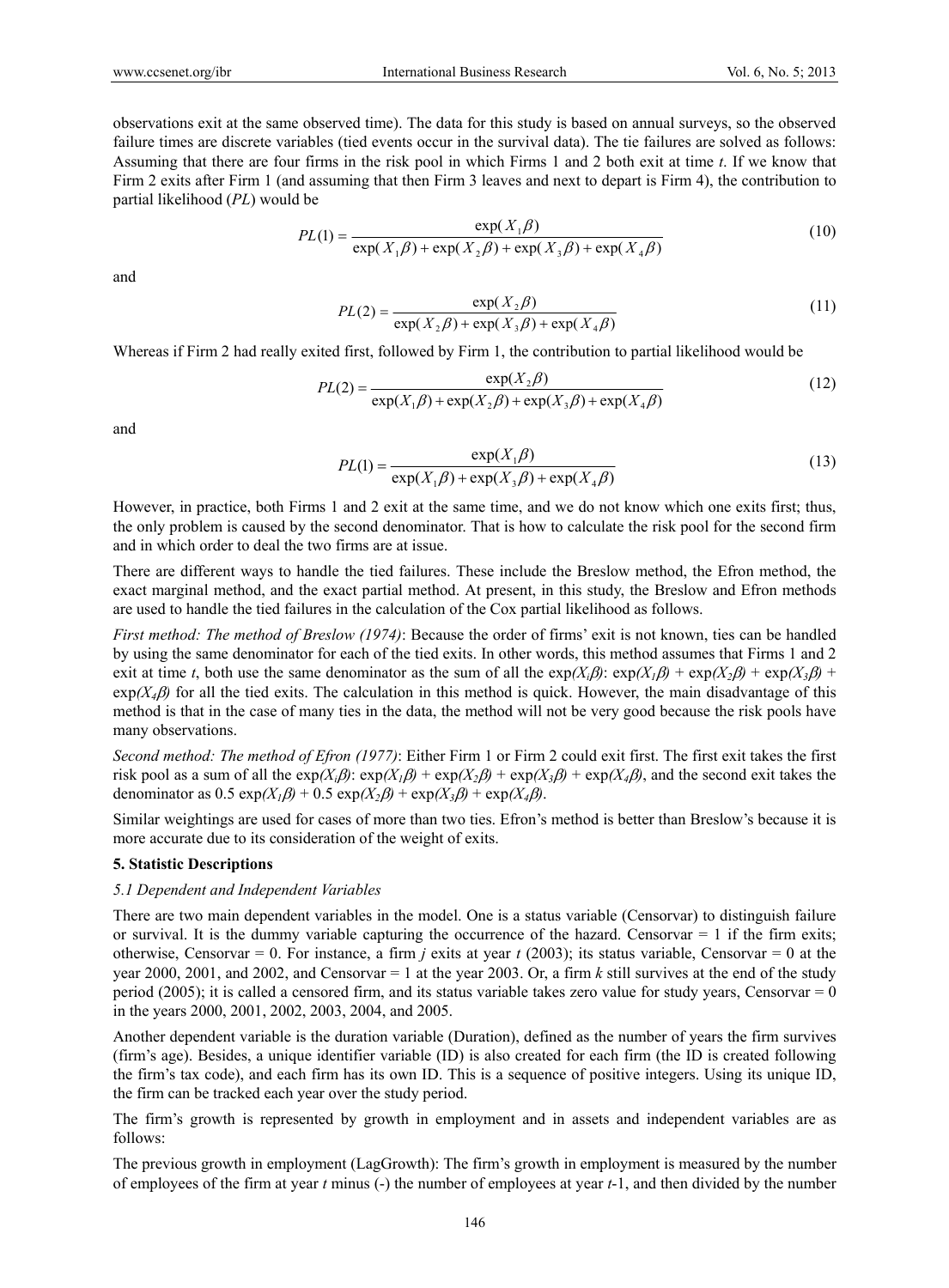of employees at year *t*-1. That is,

```
Growth(t) = [emptyment(t) - employment(t-1)] / emplogment(t-1)
```
Employment growth in the previous year (*t*-1) is used to consider its effect on survival in the current year (*t*).

The previous growth squared (LagGrowthSq): To allow for non-linearities, the previous growth squared is also used as an explanatory variable for considering the impact of the firm's growth on its survival. The previous growth is expected to be positive to survival, and the impact of growth on survival diminishes when growth is higher, meaning that the coefficient of LagGrowthSq is assumed to be positive to the hazard rate (or negative to the survival rate).

The previous growth in assets (LagAssetgrowth): This variable is included into the model to consider the effect of previous growth in assets on firm survival. Calculation for this variable is the same with the variable of growth in employment, simply replacing employment by assets. The firm's growth in assets is measured by the total assets of the firm at year  $t$  minus (-) the total assets at year  $t-1$ , and then divided by the total assets at year  $t$  $-1$ . That is,

$$
\:
$$

Asset growth in the previous year (*t*-1) is used to consider its effect on survival in the current year (*t*).

The previous growth in assets squared (LagAssetgrowthSq): To allow for non-linearities, the previous growth in assets squared is also used as a covariate to consider the impact of the firm's growth on the firm's survival. It is thought that the coefficient of LagAssetgrowthSq is positive to the hazard rate to show that the effect of growth in assets on survival is decreasing.

In addition, there are other independent variables as follows:

The ownership type of firm: State-owned firms are denoted by the variable StateFirms = 1, 0 otherwise. Domestic private firms are denoted by DomesticFirms  $= 1$ , 0 otherwise. Foreign-owned firms are denoted by ForeignFirms  $= 1, 0$  otherwise.

The economic sector of the firm in operation: Firms in the agricultural sector (rural, agricultural, and fishery industries) are denoted by the variable AgriSector  $= 1, 0$  otherwise. Firms in the industrial sector (mining, construction, and manufacturing industries) are denoted by the variable InduSector  $= 1, 0$  otherwise. Firms in the service sector (service industries) are denoted by ServSector  $= 1, 0$  otherwise.

The initial founding conditions of the firm: Firm size (Lnsize) is the logarithm of the number of employees in the firm at the start–up year, if firms enter the market in or after 2000; or, for firms established prior to 2000, it is the logarithm of the number of employees in the firm at the year 2000 (the first year of the study period) divided by the firm's age until this year. Similarly, the firm's assets (Lnassets) is the logarithm of the total asset of the firm at the year 2000 divided by the firm's age until this year, for firms established prior to 2000; or, it is the logarithm of the total assets of the firm at its start-up year if the firm entered the market in or after 2000. The firm's initial liability (Initialdebt) is the firm's debt at the year 2000 (the first year of the study period) divided by the firm's age until the year 2000 for firms established prior to 2000; or, it is the firm's debt at the start-up year if the firm entered the market in or after 2000 (called initial debt). Capital-intensive (Capintensive) is the total capital per person employed by the firm at the year 2000 (the first year of the study period) divided by the firm's age until the year 2000 for firms established prior to 2000 and in 2000; or, it is the total capital per person employed by the firm at the start-up year, if the firm entered the market in or after 2000.

The firm's productivity: Sales to employees in year *t*-1 (LagSaleslabor) is defined by the firm's gross sales over total employees in year *t* – 1. Earnings before tax (EBT) to employees in year *t*-1 (LagEBTlabor) is identified by dividing the firm's EBT by the total employees in year  $t - 1$ .

The firm's financial ratios: Return to sales in year *t*-1 (LagROS) is calculated by dividing the earnings before tax by sales revenue in year  $t - 1$ . Moreover, the return on assets in year  $t-1$  (LagROA) is calculated by dividing the EBT by the total assets of the firm in year  $t - 1$ . Leverage in year  $t-1$  (LagLeverage) is calculated by dividing debt (including short -, medium – and long term debts) over the total assets in year  $t - 1$ .

## *5.2 Descriptive Statistics*

Table 1 presents the descriptive statistics of growth and other variables in the sample. The minimum growth in labour and assets is -1 (minus one), because when firms are out of the market, their labour and assets are 0 (zero). The maximum growth is 29.63 times for employment and 33.72 times for assets. The mean growth in employment and in assets is 0.113 times (11.3%) and 0.209 times (20.9%), respectively. The lag (*t*-1) of growth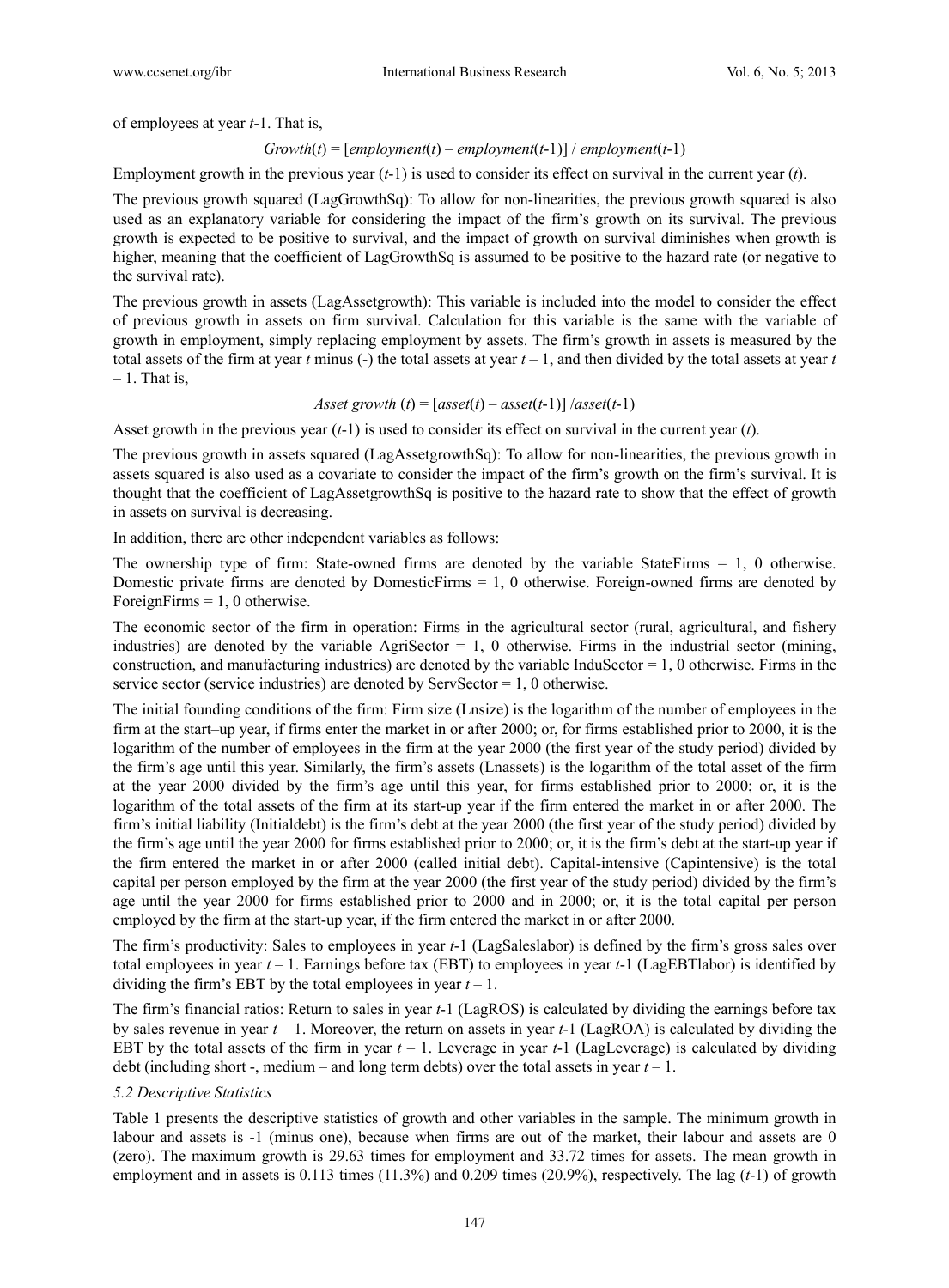is 26.2%, and the lag (*t*-1) of asset growth is 38.8%. Of the three types of ownerships in the sample, the domestic private firms (DomesticFirms) achieve the highest ratio, with 68.1%, and the state firms (StateFirms) are second, with 25.1%. With respect to economic sectors, firms mainly operate in the service sector and in the industrial sector (mining, construction, and manufacturing industries), with 63.8% and 35.4%, respectively. In terms of productivity represented by sales per employee in year *t*-1 and earnings before taxes per employee in year *t*-1, the mean productivity in the sample is positive, with 611 for sales per employee and 5.9 for the earnings before tax per employee. For ratios of profitability, the mean previous ROA (returns on assets) is positive but low (with 2.6%), while the mean previous ROS (returns on sales) is negative (with -5.3%). The mean previous leverage ratio is 13.8%.

| Variable                                                  | Obs    | Mean     | Std. Dev. |
|-----------------------------------------------------------|--------|----------|-----------|
| Growth: Firm employment growth in year $t$                | 30,276 | 0.113    | 1.411     |
| LagGrowth: Firm employment growth in year $t-1$           | 22,329 | 0.262    | 1.503     |
| LagGrowthSq: Firm employment growth squared in year $t-1$ | 22,329 | 2.327    | 26.048    |
| Assetgrowth: Firm asset growth in year t                  | 30,265 | 0.209    | 1.654     |
| LagAssetgrowth: Firm asset growth in year t-1             | 22,321 | 0.388    | 1.796     |
| LagAssetgrowthSq: Firm asset growth squared in year $t-1$ | 22,321 | 3.376    | 34.120    |
| StateFirms: State firms                                   | 33,518 | 0.252    | 0.434     |
| DomesticFirms: Domestic private firms                     | 33,518 | 0.681    | 0.466     |
| ForeignFirms: Foreign firms                               | 33,518 | 0.067    | 0.251     |
| AgriSector: Agricultural sector                           | 33,518 | 0.007    | 0.085     |
| InduSector: Industrial sector                             | 33,518 | 0.354    | 0.478     |
| ServSector: Service sector                                | 33,518 | 0.638    | 0.481     |
| Lnsize: Ln(Firm employment size)                          | 33,499 | 2.791    | 1.575     |
| Lnassets: Ln(Firm asset size)                             | 33,516 | 7.574    | 1.950     |
| Initialdebt: Initial debt                                 | 33,518 | 8148.30  | 29330.11  |
| Capintensive: Capital intensity                           | 33,518 | 64.83    | 224.61    |
| LagSaleslabor: Sales per employee in t-1                  | 25,556 | 611.50   | 1329.11   |
| LagEBTlabor: Earnings before tax per employee in year t-1 | 25,556 | 5.919    | 39.628    |
| LagROS: Returns on sales in year $t-1$                    | 25,556 | $-0.053$ | 0.696     |
| LagROA: Returns on assets in year $t-1$                   | 25,556 | 0.026    | 0.180     |
| LagLeverage: Leverage in year t-1                         | 30,518 | 0.138    | 0.298     |

## Table 1. Summary of descriptive statistics

#### **6. Empirical Results**

With the sample of 7,962 firms, the hazard models used to estimate the effect of firm growth and other determinants on the survival/exit rates in this paper is the semi-parametric model—the Cox proportional hazard model. In the models presented in this paper, the reference groups are StateFirms (state firms), which represent the ownership type of firm, and AgriSector (AgriSector includes rural, agricultural, fishery industries), which represent firms in the economic sector.

In these hazard models, a coefficient greater than zero  $(> 0)$  implies a positive impact on the hazard (failure) rate or a negative effect on the survival rate, all other things being equal. In contrast, a coefficient less than zero  $(0, 0)$ refers to a negative effect on the hazard rate or a positive influence on the survival rate, all other things being equal.

The method of the Cox partial likelihood estimation in analyzing the effect of growth on firm survival does not need to specify any assumptions about the shape of the baseline hazard function. Furthermore, this approach can be applied to a random sample of spell with censoring observations and it ties failure times.

The results of the Cox proportional hazard estimated model with the Efron and Breslow methods for treating ties are given in Table 2 and 3, respectively. Both the Efron and Breslow methods used is to compare their results each other. The results of the Efron and Breslow methods are almost identical. There are three specifications (1, 2 and 3) in each table (Table 2 and 3); subsequent specification is equal to previous specification added to one more group of independent variables. In the model's analysis of the coefficients, in order to find out factors that influence hazard and survival rates, the result of the Efron method is used because it may provide more accurate results due to its higher log likelihood. We show the results of using the Efron method on the sample of 7,962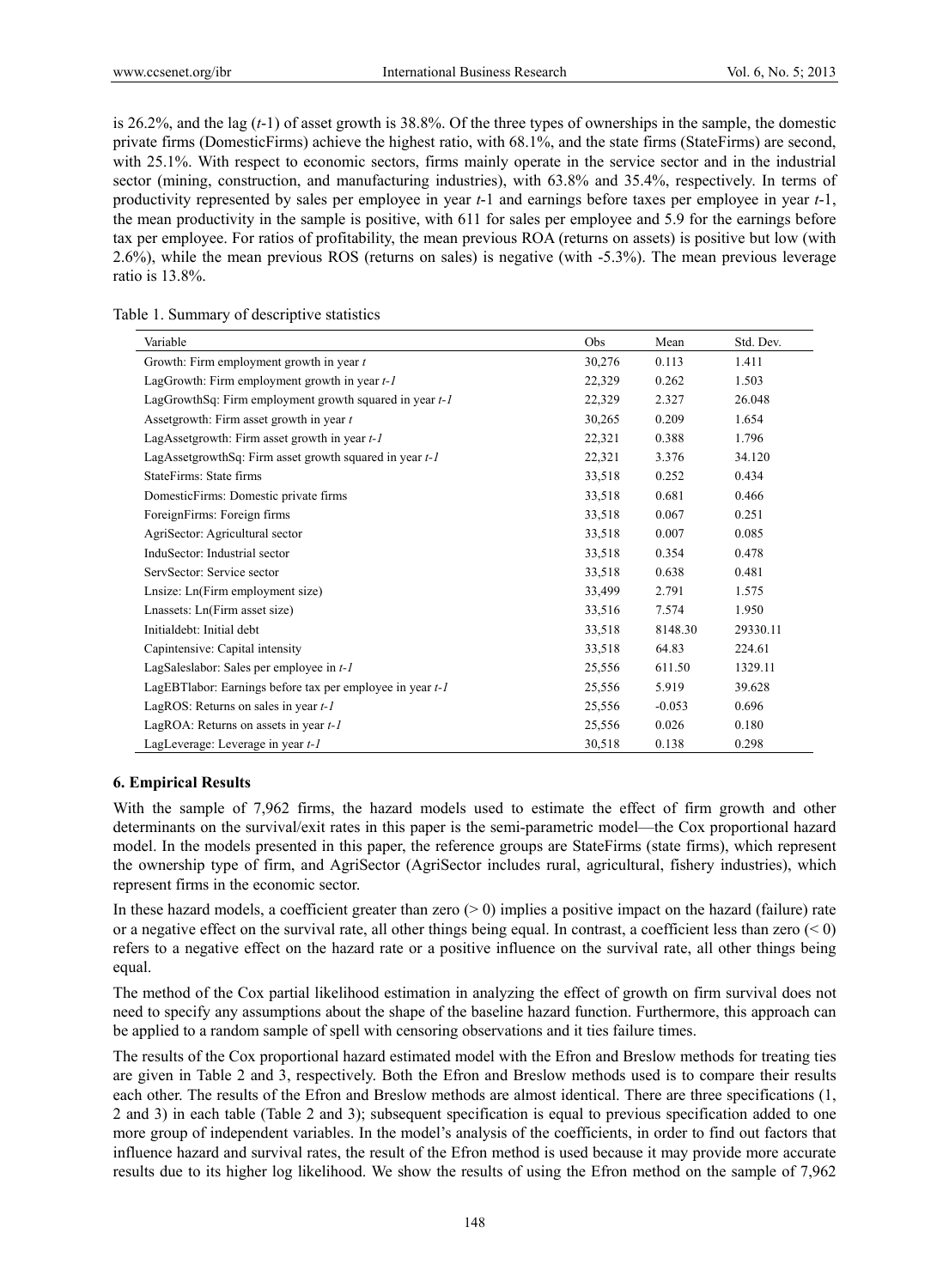firms in Table 2 and observe that the results of coefficients among the specifications (1, 2 and 3) are unchanged their signs when adding more explanatory variables in various specifications.

## *6.1 The Effect of Growth on Firm Survival*

In order to express the relationship between growth in year *t*-1 and survival rate in year *t*, some covariates of firm growth are included in the empirical analysis: the firm growth in employment in year *t*-1 and the firm growth in terms of total assets in year *t*-1. To check the non-linearities in the associations between firm growth and hazard rate (or survival rate), these two growth variables are squared. Table 2 demonstrates the effect of growth on firm survival.

*The variable of the growth in employment (LagGrowth):* The estimated coefficient of LagGrowth in the Cox regressions is negative and statistically significant. This result indicates that firm growth in year *t*-1 has a positive impact on firm survival (or a negative effect on the hazard rate of exit) in year *t*, meaning that firms which grow more can expect to survive longer. As we hypothesized, this result is in accordance with Jovanovic's (1982) model and previous empirical study results. Firms with higher growth rates may be able to accumulate the necessary resources to provide the expansion and needed to become larger firms (Mata *et al*., 1995). They may also have longer lifetimes. Conversely, firms with no growth rate or a negative growth rate may gradually become smaller and weaker, and eventually they have to halt business and escape from the market. Furthermore, higher growth may come from the firm having viably new projects, business plans, or products that can meet the demand of customers and help to gain more profitability. Thus, firms with a higher growth rate may have a higher likelihood of survival. Audretsch (1995) states that surviving firms have a high growth rate, and he shows that firms having a positive growth rate are able to survive longer, as they are successful in adjusting and producing viable products to meet the demand of the market. Additionally, higher growth is a result of the firm gaining more productivity and more profitability (i.e. higher growth comes from higher productivity and higher profitability). This helps the firm to resist bankruptcy. A similar study in developing countries (six countries in Africa) by Mead and Liedholm (1998) asserts that small and medium-sized firms which increase their number of workers are more likely to survive than those which maintain the same size since start-up. This demonstrates that small and medium firms which grow are more efficient and, as a result, are more likely to stay in the market. A higher growth rate may help the firm in doing business with other partners and clients since, according to Mc Pherson (1995), the firm with a higher growth may, in some sense, be thought of as the firm of the success and superior and it has received its true efficiency level. Thus, this may increase the firm's ability to attain alliance partners, consumer goodwill, and trust. As pointed out by Almus (2004), the firm's growth positively influences its performance and survival because growth is considered a sign of overcoming the firm's internal and external shocks (such as lower demand conditions, an increase in competition, a rise in input prices, or the leaving or retirement of an important manager).

Hence, growth rate can be applied to measure the firm's performance. Firms with a higher growth rate may have better performance and better prospects of survival. Conversely, inferior performance in a firm may imply no or negative growth and, subsequently, a lower probability of the survival. The result of this empirical study is consistent with Jovanovic (1982) and Pakes and Ericson's (1998) models. That is, firm growth is proxy to the firm's process of learning. The firm that maintains growth after entry is more likely to survive longer because post-entry growth is a result of learning to operate more efficiently.

From the specification (3) in table 2, we can predict the effect of growth on the firm's survival/failure in the following manner: we can calculate the hazard ratio  $(e^{\beta})$  for the variable of growth. The coefficient of LagGrowth is -0.0655; the hazard ratio of growth is  $e^{-0.0655} \approx 0.9366$ . A useful statistic is obtained if the hazard ratio is subtracted by 1 and multiplied by 100. This means that the percentage change in the hazard of failure is estimated for each one-unit increase in the covariate; for example a percentage point increase in previous employment growth (variable of LagGrowth) induces a decrease of 6.34% in the hazard of exit, holding constant for other covariates.

*The squared previous growth in employment (LagGrowthSq):* The effect of growth may be non-linear, so a quadratic term is included to allow for non-linearity. The variable of firm growth in employment in year *t*-1 is squared. The LagGrowthSq's coefficient is statistically significant, indicating that the relationship between previous growth in employment and the risk of failure (or the chance of survival) is a non-linearity. Moreover, the positive coefficient confirms that the effect level of growth on the hazard rate is negative and at an increase rate. In other words, the coefficient of previous growth is negative, but the coefficient of the squared previous growth is positive, suggesting that the slope of the curve is negative and increasing (the negative slope tends to be less steep as growth increases). The growth positively influences survival, but the advantage of higher growth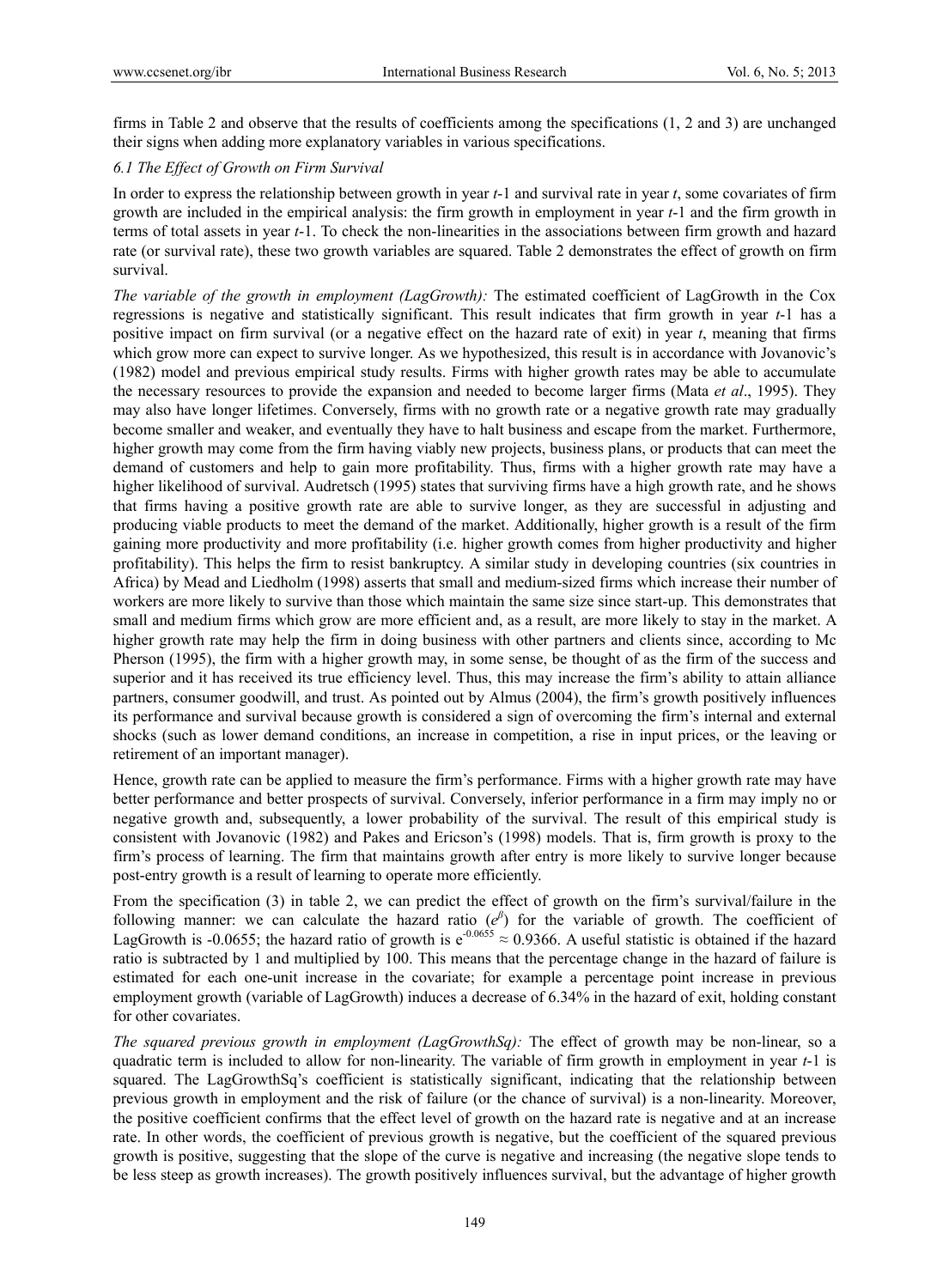declines with increasing growth in employment (if the growth is higher, then its effect on the survival is decreasing).

This empirical result is consistent with some theories and models studied previously. First of all, the result is in line with Penrose's (1959) theory of firm growth. That is, there is a maximum growth rate for the firm, and when the firm achieves to a maximum point at which its growth rate tends to diminish and its absolute size is going on increasing because there is a limit provided by the managerial capacity and productive opportunity. Below the maximum growth rate, the firm's capacity of management is released for new plans at a faster rate than such plans are generated. Above this maximum rate of growth, the existing managerial capacity is exceeded, and new managerial services are needed. As a result, costs increase. Hence, productive opportunity and managerial capacity are limited to the extent to which the firm realizes that high growth will not be efficient, or to the extent that it does not see opportunities for expansion. The result is in accordance with the life cycle theory of the firm presented by Mueller (1972). That is, in the early stages of the firm's development, there is quick growth because all profits gained and all capital consumption allowances are reinvested by the stockholders and even additional outside capital is raised to invest in this stage as well taking advantage of profitable opportunities from new ideas and new market is for this stage. Thus, the firm expands to reach its maximum size. After that, further expansion has limits, such as the loss of information and control, which reduces the firm's ability to introduce new products and techniques, even if there are no increase in the costs of producing the present product lines with existing techniques. As a result, the firm's profitability is effectively lower and/or could lead to a collapse. This means that managerial diseconomies of scale exist in the life cycle theory of the firm. The empirical result is in line with Spence's (1979) model, which asserts that, in the growing phase of the evolutionary process, firms able to expand quickly, and/or firms that enter early the market, can make a pre-emptive investment in their strategic behaviour so that they can reach the optimal penetration of the market (gain dominance in the market) because in the mature phase opportunities for changing the firm's market position are very limited; hence, firms will grow at lower rate. This result is also complimentary to Nelson and Winter's (1978) model, which states that the growth rate decreases with firm size and an average growth rate increases and then flattens out, or decreases, with firm size. After reaching a certain size, as firms become large ones and set higher target mark-ups, they restrain their growth to prevent a decrease in price.

In the specification (3) of table 2, the coefficient of LagGrowth is -0.0655, and the coefficient of LagGrowthSq is 0.0042. Assuming that the other covariates are constant, the quadratic function:

# $0.0042$ (LagGrowth)<sup>2</sup> + (-0.0655)LagGrowth

has minimum at  $(-0.0655)/2(0.0042) = 7.80$ , at which point the function changes direction. Up to a growth of 7.80, the relative hazard rate falls; after that the hazard rate goes up at an increasing rate. A turning point at 7.80 is estimated within the range of LagGrowth [-1, 29.63] in Table 1.

The turning point here is relatively high because, as discussed in descriptive statistics, Vietnam is a new emerging market and labour abundant country where there are many opportunities for firms to grow quickly. Additionally, firm size in Vietnam is generally small, and small firms experience higher growth rates than larger ones. In recent years, firms in Vietnam have appeared in industries in which it is easy to increase employment, such as the garment, textile, restaurant, hotel, and tourism industries. Moreover, due to a new market, many investment projects and new ventures are in the installation stage, and when they are finished with this stage, they will be taken into operation. The transition from installation to operation creates remarkable growth because several employees are typically recruited for the firm at the beginning of the operation phase.

Vietnamese firms have experienced high growth in recent years, and if firms have growth rates up to7.80, then their failure rate declines. However, if firms have an employment growth of above 7.80, then their hazard rate increases because of one or more of the reasons discussed previously. To be more specific: first, firms with too high of a growth rate may not able to control their performance and growth (because of managerial capacity, avoiding down prices, diseconomies of scale, etc), so they may be considered very risky ventures which are easily liable to bankruptcy. Second, in Vietnam's situation, state firms are in the process of governmental reform. That is, some firms are integrated into each other, and they have high growth, thus becoming larger. This, however, generates difficulties (such as human resource, management, strategies, and so on) for management board of the existing firms, thus badly affecting their performance and efficiency. At present, there are some cases wherein state firms are not efficient; however, the government does not want to privatize or sell them to the public for certain reasons; hence, they are merged into other state firms. These inefficient firms are a heavy burden for existing state firms and a bad influence on the performance of existing state firms. Finally, some firms are established to do one or some business ventures or business plans for some years, after which they will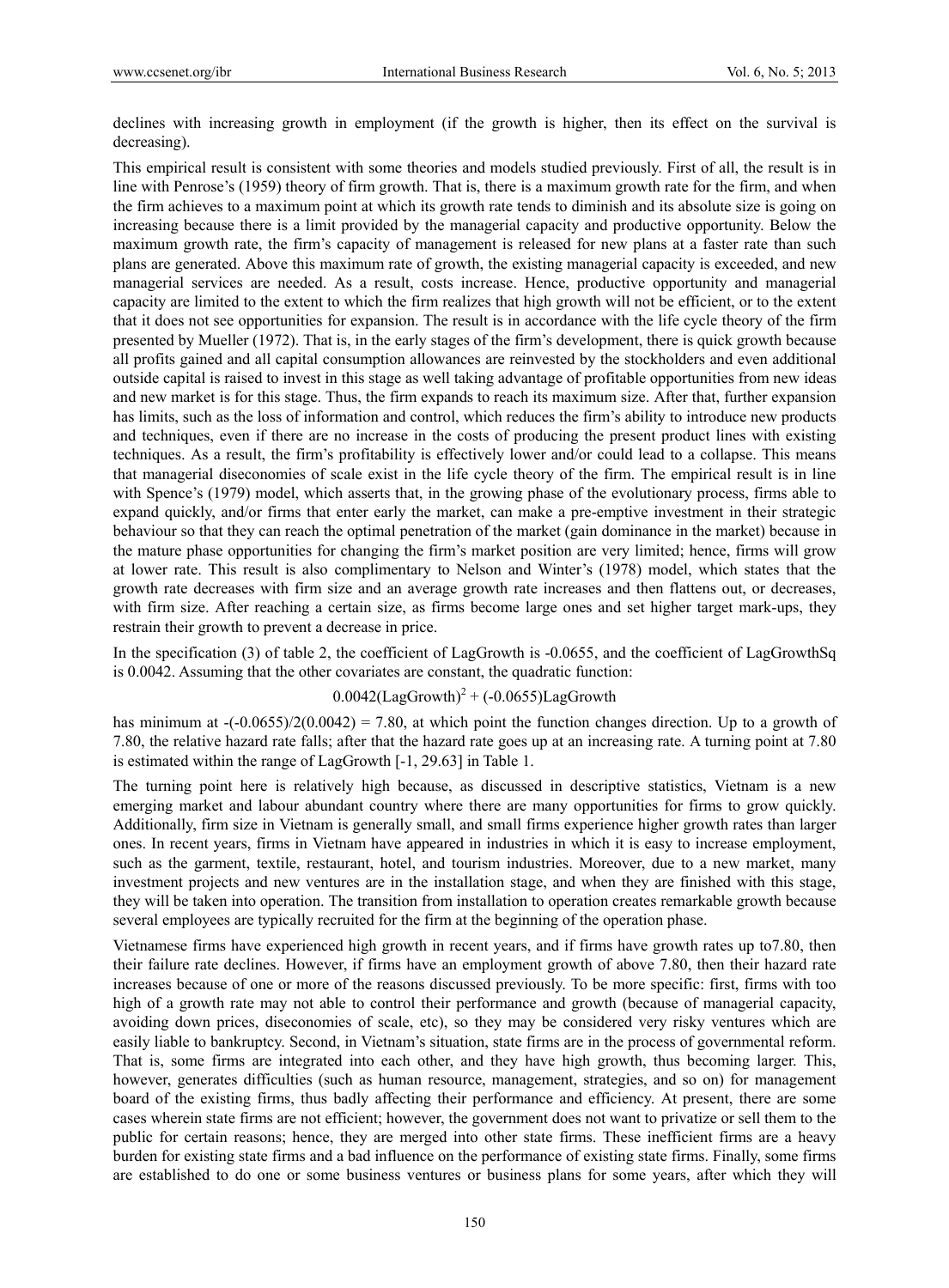terminate business and escape the market. As a result, they have very high growth rates and short lifetimes.

This result may prove that growth in employment has a good and necessary impact on the firm's survival chances. However, the firm can increase its growth rate up to a certain point which can improve survival rate; after that, if the firm continues increasing its growth rate, then the effect of growth on survival likelihood decreases. Hence, to maintain the positive effect of growth on survival over time (meaning that the advantages of a higher growth increase with the rising growth in employment), it is necessary to pay attention to the quality of growth in employment. That is, growth should be combined with other factors (productivity, financial ratios, and so on) in order to generate significantly positive impacts on the survival. In addition to growth in employment, there are also other covariates which have a significant impact on survival and failure rates.

*The previous growth in assets (LagAssetgrowth):* Beside the firm growth in employment, another aspect of growth may be measured by an increase in total assets. The variables of the previous growth in assets are included in the model in order to clarify another aspect of the effect of firm growth on the survival rate. When adding variables of firm growth in assets in Specifications 2 and 3 in table 2, the results of other variables are almost unchanged, particularly as concerns the sign of coefficients. Like the variable of previous growth in employment, this variable's coefficient is negative and statistically significant. Its negative significance is as we expected and implies that there is a positive relationship between the previous growth in assets and the likelihood of survival (or a negative association between the previous growth in assets and the hazard rate of failure).

From the specification (3) in Table 2, we can calculate the hazard ratio  $(e^{\beta})$  for the variable of LagAssetgrowth. The coefficient of the LagAssetgrowth is -0.1331; the hazard ratio of Assetgrowth is  $e^{-0.1331} \approx 0.8754$ . This means that a percentage point rise in asset growth in year *t*-1 (variable of LagAssetgrowth) reduces the hazard of failure by 12.46%. Therefore, the effect of previous asset growth on firm survival is stronger than that of employment growth on firm survival.

*The previous growth in assets squared (LagAssetgrowthSq):* To consider whether non-linearity exists in the relationship between growth in assets and the hazard rate, the previous growth in assets is squared. The coefficient of the LagAssetgrowthSq is positive and statistically significant; it is the same sign with the coefficient of the squared growth in employment, demonstrating that non-linearity exists in this relationship and that the advantages of higher growth in the previous year decrease when increasing the previous growth in assets (because the effect of the growth in assets on the hazard rate is negative and at an increasing rate). In other words, the higher the growth is, the lower the hazard rate is.

The coefficient of LagAssetgrowth is negative and the coefficient of LagAssetgrowthSq is positive, because the negative slope tends to become less steep as growth rises. The previous growth in assets positively influences survival; however, up to a certain level, if the firm increases the previous growth in assets, the effect of the previous growth on survival declines. The certain point of previous asset growth is identified as similar to the quadratic function for employment growth, in specification (3) of Table 2; the coefficient of LagAssetgrowth is -0.1331, and the coefficient of LagAssetgrowthSq is 0.0043. Assuming that other independent variables are constant, the quadratic function:

# $0.0043$ (LagAssetgrowth)<sup>2</sup> + (-0.1331)LagAssetgrowth

has a minimum at  $(-0.1331)/2(0.0043) = 15.48$  at which point the function changes direction. Up to growth of 15.48, the relative hazard rate falls, and after that the hazard rate goes up at an increasing rate. A turning point at 15.48 is estimated within the range of LagAssetgrowth [-1, 33.72] in Table 1.

The turning point in asset growth (15.48) is higher than the one in employment growth (7.8) because the mean growth in assets and the regression coefficient of asset growth are higher than those in employment. This is possible that the demand of assets for firms in Vietnam to survive is high in this period.

In summary, firm growth (both in employment and in assets) in year *t*-1 is important to firm survival and has a positive impact on the probability of firm survival in year *t*. Firms with higher previous growth may avoid failure from the market and increase their probability of survival in the current year. Additionally, non-linearities are present in the association between previous growth and the risk of exit (or the survival rate). Moreover, as the previous growth rate increases, the effect level of previous growth on the hazard rate is negative and at an increasing rate, meaning that the advantages of higher growth decline with the rise in growth. This demonstrates that, in order to stay in business for a longer time, firms need to maintain not only growth, but also efficiency, as well as productivity, the ability to efficiently use assets, and so on.

Therefore, in addition to the variables of previous growth on survival and hazard exit rates, there are other determinants that may also affect firm survival. These other factors are analysed in the next sections.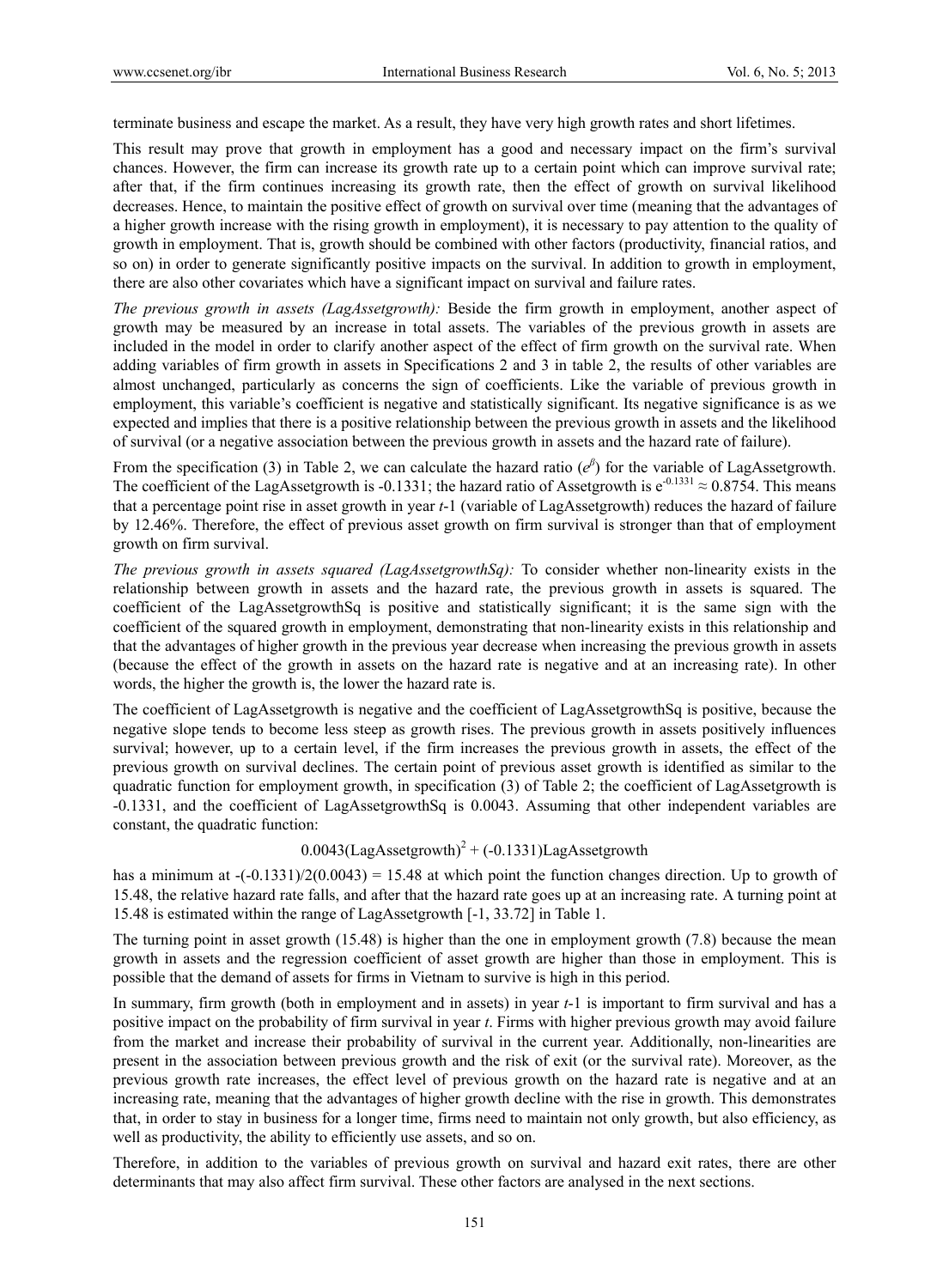# Table 2. Cox proportional hazard regressions for firms in Vietnam with the Efron method for treating ties

| Variables                                                 | Parameter estimates |              |              |
|-----------------------------------------------------------|---------------------|--------------|--------------|
|                                                           | (1)                 | (2)          | (3)          |
| DomesticFirms: Domestic private firms                     | $-0.5109***$        | $-0.4874***$ | $-0.5224***$ |
|                                                           | (0.0463)            | (0.0465)     | (0.0468)     |
| ForeignFirms: Foreign firms                               | $-1.0488***$        | $-1.0200***$ | $-1.0560***$ |
|                                                           | (0.1201)            | (0.1203)     | (0.1202)     |
| InduSector: Industrial sector                             | $-0.3101$           | $-0.3300*$   | $-0.3250*$   |
|                                                           | (0.2096)            | (0.2006)     | (0.2007)     |
| ServSector: Service sector                                | $-0.3108$           | $-0.3241$    | $-0.3206$    |
|                                                           | (0.2094)            | (0.2094)     | (0.2094)     |
| Lnsize: Ln(Firm employment size)                          | $-0.0207$           | $-0.0107$    | $-0.0186$    |
|                                                           | (0.0240)            | (0.0240)     | (0.0241)     |
| Lnassets: Ln(Firm asset size)                             | $-0.0358*$          | $-0.0423**$  | $-0.0503***$ |
|                                                           | (0.0196)            | (0.0197)     | (0.0197)     |
| Initialdebt: Initial debt                                 | $-3.06e-06**$       | $-2.39e-06*$ | $-2.38e-06*$ |
|                                                           | $(1.32e-06)$        | $(1.30e-06)$ | $(1.31e-06)$ |
| Capintensive: Capital intensity                           | 3.61e-05            | 0.0001       | 0.0001       |
|                                                           | (0.0001)            | (0.0001)     | (0.0001)     |
| LagSaleslabor: Sales per employee in $t-1$                | $-1.45e-06$         | 7.02e-06     | $5.03e-06$   |
|                                                           | $(1.66e-05)$        | $(1.65e-05)$ | $(1.65e-05)$ |
| LagEBTlabor: Earnings before tax per employee in year t-1 | $-0.0034***$        | $-0.0034***$ | $-0.0020***$ |
|                                                           | (0.0006)            | (0.0006)     | (0.0006)     |
| LagGrowth: Firm employment growth in year t-1             | $-0.0923***$        | $-0.0564**$  | $-0.0655***$ |
|                                                           | (0.0274)            | (0.0277)     | (0.0278)     |
| LagGrowthSq: Firm employment growth squared in year t-1   | $0.0049***$         | $0.0039***$  | $0.0042***$  |
|                                                           | (0.0013)            | (0.0013)     | (0.0013)     |
| LagAssetgrowth: Firm asset growth in year t-1             |                     | $-0.1455***$ | $-0.1331***$ |
|                                                           |                     | (0.0265)     | (0.0263)     |
| LagAssetgrowthSq: Firm asset growth squared in year t-1   |                     | $0.0051***$  | $0.0043***$  |
|                                                           |                     | (0.0011)     | (0.0010)     |
| LagROS: Returns on sales in year $t-1$                    |                     |              | $-0.0259$    |
|                                                           |                     |              | (0.0286)     |
| LagROA: Returns on assets in year $t$ - $l$               |                     |              | $-0.4525***$ |
|                                                           |                     |              | (0.0891)     |
| LagLeverage: Leverage in year t-1                         |                     |              | $0.2150***$  |
|                                                           |                     |              | (0.0559)     |
| Log Likelihood                                            | $-18,674.0$         | $-18,655.7$  | $-18,581.0$  |
| $LR$ (p value)                                            | 0.0000              | 0.0000       | 0.0000       |
| Number of firms (N)                                       | 6,707               | 6,707        | 6,705        |
| Observations                                              | 22,300              | 22,288       | 22,261       |

Notes: The reference groups for dummies are StateFirms and AgriSector. Std. Error values are in parentheses. \*\*\* is significant at 1%, \*\* is significant at 5% and \* is significant at 10%.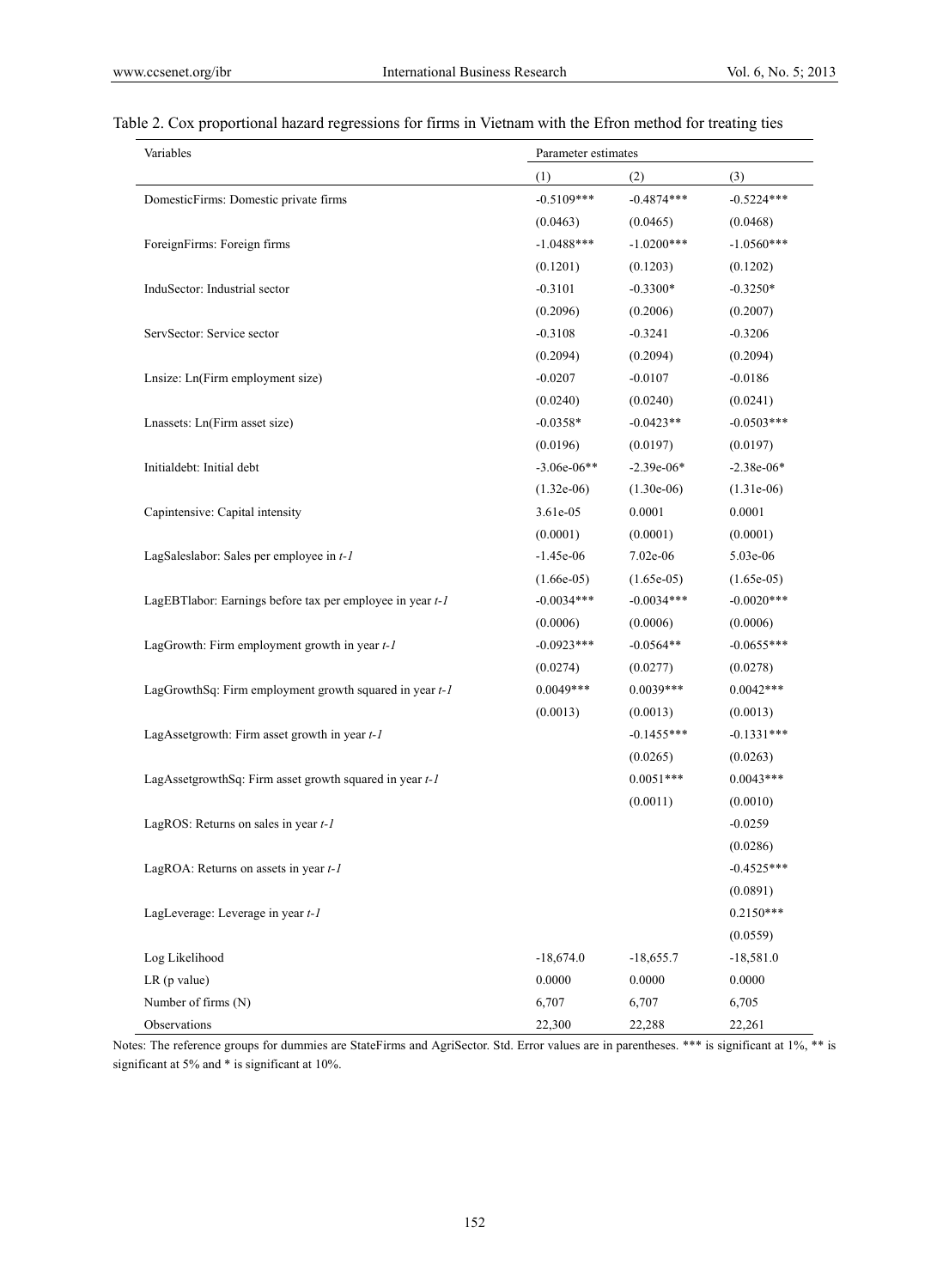| Variables                                                 | Parameter estimates |              |              |
|-----------------------------------------------------------|---------------------|--------------|--------------|
|                                                           | (1)                 | (2)          | (3)          |
| DomesticFirms: Domestic private firms                     | $-0.4753***$        | $-0.4534***$ | $-0.4859***$ |
|                                                           | (0.0463)            | (0.0465)     | (0.0469)     |
| ForeignFirms: Foreign firms                               | $-0.9959***$        | $-0.9680***$ | $-1.0029***$ |
|                                                           | (0.1199)            | (0.1201)     | (0.1201)     |
| InduSector: Industrial sector                             | $-0.3027$           | $-0.3209$    | $-0.3150$    |
|                                                           | (0.2096)            | (0.2096)     | (0.2097)     |
| ServSector: Service sector                                | $-0.3025$           | $-0.3144$    | $-0.3093$    |
|                                                           | (0.2093)            | (0.2093)     | (0.2094)     |
| Lnsize: Ln(Firm employment size)                          | $-0.0199$           | $-0.0107$    | $-0.0176$    |
|                                                           | (0.0239)            | (0.0239)     | (0.0241)     |
| Lnassets: Ln(Firm asset size)                             | $-0.0335*$          | $-0.0396**$  | $-0.0461***$ |
|                                                           | (0.0195)            | (0.0196)     | (0.0196)     |
| Initialdebt: Initial debt                                 | $-2.91e-06**$       | $-2.27e-06*$ | $-2.33e-06*$ |
|                                                           | $(1.31e-06)$        | $(1.29e-06)$ | $(1.31e-06)$ |
| Capintensive: Capital intensity                           | 3.51e-05            | 0.0001       | 0.0001       |
|                                                           | (0.0001)            | (0.0001)     | (0.0001)     |
| LagSaleslabor: Sales per employee in $t-1$                | $-3.49e-07$         | 7.29e-06     | 5.27e-06     |
|                                                           | $(1.64e-05)$        | $(1.64e-05)$ | $(1.64e-05)$ |
| LagEBTlabor: Earnings before tax per employee in year t-1 | $-0.0031***$        | $-0.0031***$ | $-0.0018***$ |
|                                                           | (0.0006)            | (0.0006)     | (0.0006)     |
| LagGrowth: Firm employment growth in year $t-1$           | $-0.0837***$        | $-0.0507**$  | $-0.0572**$  |
|                                                           | (0.0271)            | (0.0275)     | (0.0276)     |
| LagGrowthSq: Firm employment growth squared in year t-1   | $0.0044***$         | $0.0034***$  | $0.0036***$  |
|                                                           | (0.0013)            | (0.0013)     | (0.0013)     |
| LagAssetgrowth: Firm asset growth in year $t-1$           |                     | $-0.1340***$ | $-0.1213***$ |
|                                                           |                     | (0.0263)     | (0.0261)     |
| LagAssetgrowthSq: Firm asset growth squared in year t-1   |                     | $0.0047***$  | $0.0038***$  |
|                                                           |                     | (0.0011)     | (0.0010)     |
| LagROS: Returns on sales in year $t-1$                    |                     |              | $-0.0262$    |
|                                                           |                     |              | (0.0281)     |
| LagROA: Returns on assets in year $t-1$                   |                     |              | $-0.4113***$ |
|                                                           |                     |              | (0.0894)     |
| LagLeverage: Leverage in year t-1                         |                     |              | $0.1787***$  |
|                                                           |                     |              | (0.0543)     |
| Log Likelihood                                            | $-18,864.9$         | $-18,849.1$  | $-18,777.7$  |
| $LR$ (p value)                                            | 0.0000              | 0.0000       | 0.0000       |
| Number of firms (N)                                       | 6,707               | 6,707        | 6,705        |
| Observations                                              | 22,300              | 22,288       | 22,261       |

#### Table 3. Cox proportional hazard regressions for firms in Vietnam with the Breslow method for treating ties

Notes: The reference groups for dummies are StateFirms and AgriSector. Std. Error values are in parentheses. \*\*\* is significant at 1%, \*\* is significant at 5% and \* is significant at 10%.

#### *6.2 Other Determinants on Firm Survival*

*The DomesticFirms' coefficient* is negative and statistically significant. This means that, compared to state firms, the more firms entry under the forms of ownerships of domestic private firms do, the lower hazard exit rates are (the higher survival rates are).

*The coefficient of ForeignFirms* has appeared as statistically significant and negative when considering the effects of other covariates in the model. There is a negative relationship between the hazard rate and the type of firm owned by foreigners. More firms entering the market under this form help the Vietnamese firms to be more likely to survive, when compared to the state firms.

*The initial asset size (Lnassets):* Beside firm size by employment, firm initial size is also measured by initial assets. This variable is included into the model in order to consider how the firm size by assets impacts the firm's survival. The result shows that there is a negative and statistically significant association between initial assets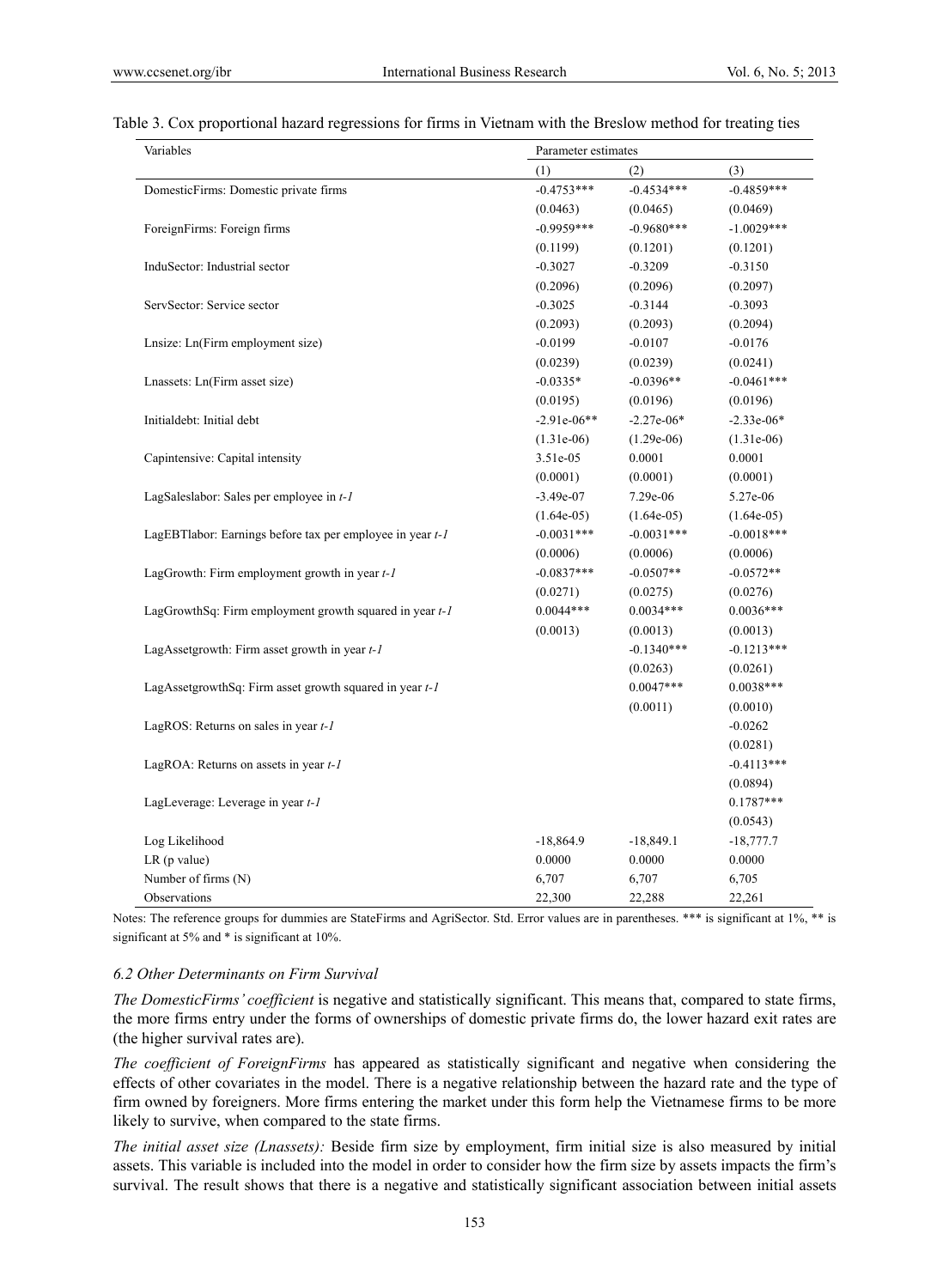and the hazard rate, implying that the firm with greater initial assets is more likely to survive. *The initial debt (Initialdebt):* Although the magnitude of the coefficient is small, a negative and statistically significant coefficient may suggest that the more initial debt firms possess, the more likelihood of survival they have.

*The variable of earnings before taxes over employees in the previous year (LagEBTlabor)* can show the firm's productivity in year *t*-1 in order to influence the hazard rate in year *t* (or the probability of survival in year *t*). The coefficient of this variable in the model is negative and statistically significant, meaning that firms with higher productivity in year *t*-1 are more likely to survive in year *t*.

*The returns on assets in year t-1 (LagROA)* appears to be a negative and statistically significant coefficient, implying that the return on assets in year *t*-1 has a positive impact on the probability of survival in year *t*.

*The leverage in year t-1 (LagLeverage)* is measured by total debt over total assets in year *t*-1 corresponding to each year (time–variant covariates) in order to show the ratio of the firm's assets financed by debt. A higher ratio means that the firm's debt is higher. The coefficient is positive and statistically significant, suggesting that leverage in year *t*-1 has a negative effect on the probability of survival in year *t*. The sign of this variable (positive on the hazard rate) is opposite to the sign of the initial debt variable (negative on the hazard rate), demonstrating that, although higher initial debt may increase the likelihood of survival because it shows the ability of accessing external financial resources to support initial difficulties in operation; nevertheless, higher debt (when the firm is in stable operation) may decrease the firm's chances of survival, since high leverage leads to high risk. Thus, lenders typically refuse to provide money to firms having high degrees of leverage.

## **7. Conclusion and Policy Implications**

## *7.1 Conclusion*

From the regression results of the Cox proportional hazard model with the dataset of 7,962 firms in Vietnam, we find that the effect of growth and other determinants on the survival of Vietnamese firms can be summarized as follows:

The effect of previous growth (both in terms of employment and of assets) is important to firm survival. Firms with higher previous growth may increase the likelihood of survival, and non-linearities exist in this relationship. The effect of previous growth on the hazard rate is negative and at an increasing rate, implying that the effect of growth on firm survival decreases as growth increases.

Characteristics of domestic private firms and foreign firms have positive impacts on survival, when compared with the state firms. In other words, the presence of domestic private and foreign firms increases survival probability for firms in Vietnam. Among initial founding conditions, the firm size in assets and initial debt have positive relationships with firm survival. With respect to variables of firm productivity, earning before taxes over labour in year *t*-1 is important and has a positive impact on firm survival in year *t*. Related to the profit variables, the return on assets in year *t*-1 is positive and significant to firm survival in year *t*. The leverage in year *t*-1 is found to have a negative impact on the probability of survival in year *t* for firms in Vietnam.

## *7.2 Policy Implications*

The probability of firm survival is based not only on its ability, but also on the government policy constraints of the country in which the firm is in business. The change in governmental policies may negatively or positively influence the survival rate (or the hazard rate). After analyzing the effects of growth and other determinants to firm survival, we can recommend some public policies to improve the survival chances for Vietnamese firms as follows:

Growth, particularly in the initial stages, will lead the firm to avoid failure from the market. Hence, assistance programmes for firms after start-up (for new firms) should be considered in order to help these firms grow.

There are different survival rates among different types of firms. When considering the effects of the covariates of efficiency, foreign and domestic private firms display higher probability of survival, in comparison to state firms. Hence, in order to improve the survival probability of firms in Vietnam, some policy implications are: To encourage the domestic private firms to set up and attract more foreign direct investment into Vietnam; To decrease the support, preference, and privileges of state firms, as compared to foreign and domestic private firms, in order to create a more equal business environment among different types of firms in the economy; To quickly push the process of privatizing state firms so that domestic private and foreign owners can enter these state firms; To allow domestic private and foreign firms to access industries which state firms currently monopolize.

The initial assets size and initial debt have positive impacts on survival, so government policies should be issued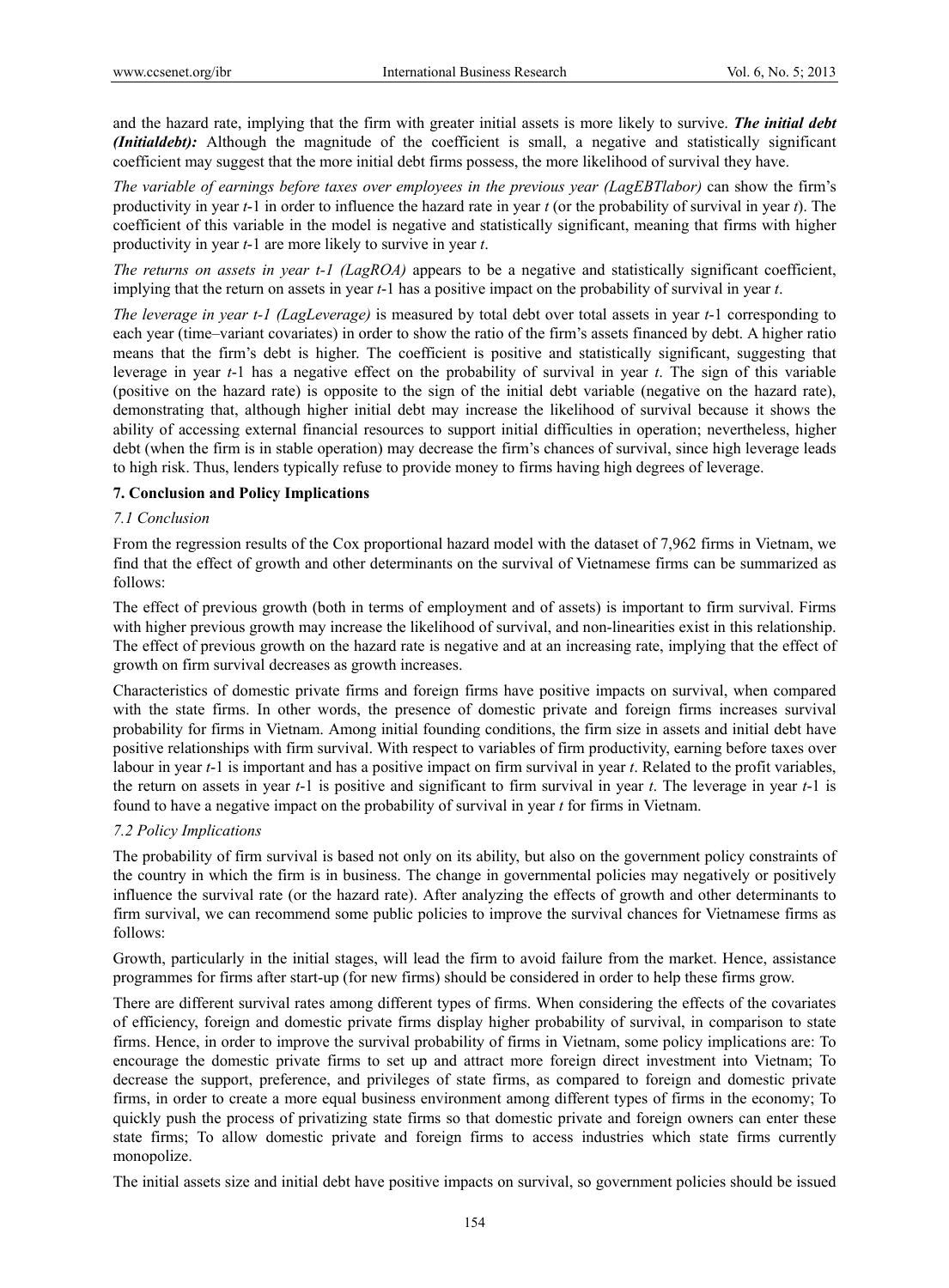to promote the financial market in creating and developing opportunities for new firms to acquire access to initial finances. Initial support or initial loan programmes for new entrants should be suggested in order to support new firms.

Owners and entrepreneurs should pay attention to augmenting productivity and profitability and to controlling their firm's level of leverage in order to increase the probability of survival.

### **Acknowledgements**

I sincerely thank Prof. Tim Barmby and Prof. Hans K. Hvide for useful guidance. I would also like to thank participatants' comments at VEAM 2011. All remaining errors are my sole responsibility.

#### **References**

- Almus, M. (2004). The Shadow of Death An Empirical Analysis of the Pre-Exit Performance of New German Firms. *Small Business Economics, 23*, 189-201. http://dx.doi.org/10.1023/B:SBEJ.0000032033.00519.00
- Audretsch, D. B. (1995a). *Innovation and Industry Evolution*. Massachusetts Institute of Technology.
- Audretsch, D. B. (1995b). Innovation, growth and survival. *International Journal of Industrial Organization*, *13*, 441-457. http://dx.doi.org/10.1016/0167-7187(95)00499-8
- Barmby, T. (2001). Analysis of Duration Data. unpublished notes for *Postgraduate Research Workshop*, Department of Economics, University of Aberdeen, UK.
- Breslow, N. (1974). Covariance Analysis of Censored Survival Data. *Biometrics*, *30*, 89-99. http://dx.doi.org/10.2307/2529620
- Cox, D. R. (1972). Regression Models and Life-Tables. *Journal of the Royal Statistical Society, Series B (Methodological)*, *34*, 187-220.
- Cox, D. R. (1975). Partial Likelihood. *Biometrika*, *62*, 269-276. http://dx.doi.org/10.1093/biomet/62.2.269
- Dunne, T., Roberts, M. J., & Samuelson, L. (1989). The Growth and Failure of U.S. Manufacturing Plants. *The Quarterly Journal of Economics*, *104*, 671-698. http://dx.doi.org/10.2307/2937862
- Efron, B. (1977). The Efficiency of Cox's Likelihood Function for Censored Data. *Journal of the American Statistical Association*, *72*, 557-567. http://dx.doi.org/10.1080/01621459.1977.10480613
- Evan, D. S. (1987a). Test of Alternative Theories of Firm Growth. *The Journal of Political Economy*, *95*, 657-674. http://dx.doi.org/10.1086/261480
- Evan, D. S. (1987b). The Relationship Between Firm Growth, Size, and Age: Estimates for 100 Manufacturing Industries. *The Journal of Industrial Economics, 35*, 567-581. http://dx.doi.org/10.2307/2098588
- Fotopulos, G., & Louri, H. (2000a). Determinants of Hazard Confronting New Entry: Does Financial Structure Matter? *Review of Industrial Organization, 17*, 285-300. http://dx.doi.org/10.1023/A:1007862922531
- Fotopulos, G., & Louri, H. (2000b). Location and Survival of New Entry. *Small Business Economics, 14*, 311-321. http://dx.doi.org/10.1023/A:1008180522759
- Holmes, P., Hunt, A., & Stone, I. (2010). An Analysis of New Firm Survival Using a Hazrd Funaction'. *Applied Economics*, *42*, 185-195. http://dx.doi.org/10.1080/00036840701579234
- Jenkin, S. P. (1995). Easy Estimation Methods for Discrete-Time Duration Models. *Oxford Bulletin of Economics and Statistics*, *57*, 129-137. http://dx.doi.org/10.1111/j.1468-0084.1995.tb00031.x
- Jenkin, S. P. (2004). Survival Analysis. Unpublished manuscript, Institute for Social and Economic Research, University of Essex, Colchester, UK. Retrieved May 2010 from http://www.iser.essex.ac.uk/teaching/degree/stephenj/ec968/pdfs/ec968lnotesv6.pdf
- Jovanovic, B. (1982). Selection and the Evolution of Industry. *Econometrica, 50*, 649-670. http://dx.doi.org/10.2307/1912606
- Kiefer, N. M. (1988). Economic Duration Data and Hazard Functions. *Journal of Economic Literature*, *XXVI*, 646-679.
- Lancaster, T. (1979). Econometrics Methods for the Duration of Unemployment. *Econometrica*, *47*, 939-956. http://dx.doi.org/10.2307/1914140
- Lancaster, T. (1990). *The Econometric Analysis of Transition Data*. Cambridge University Press.
- Mata, J., & Portugal, P. (1994). Life duration of new firms. *The Journal of Industrial Economics*, *42*, 227-245.